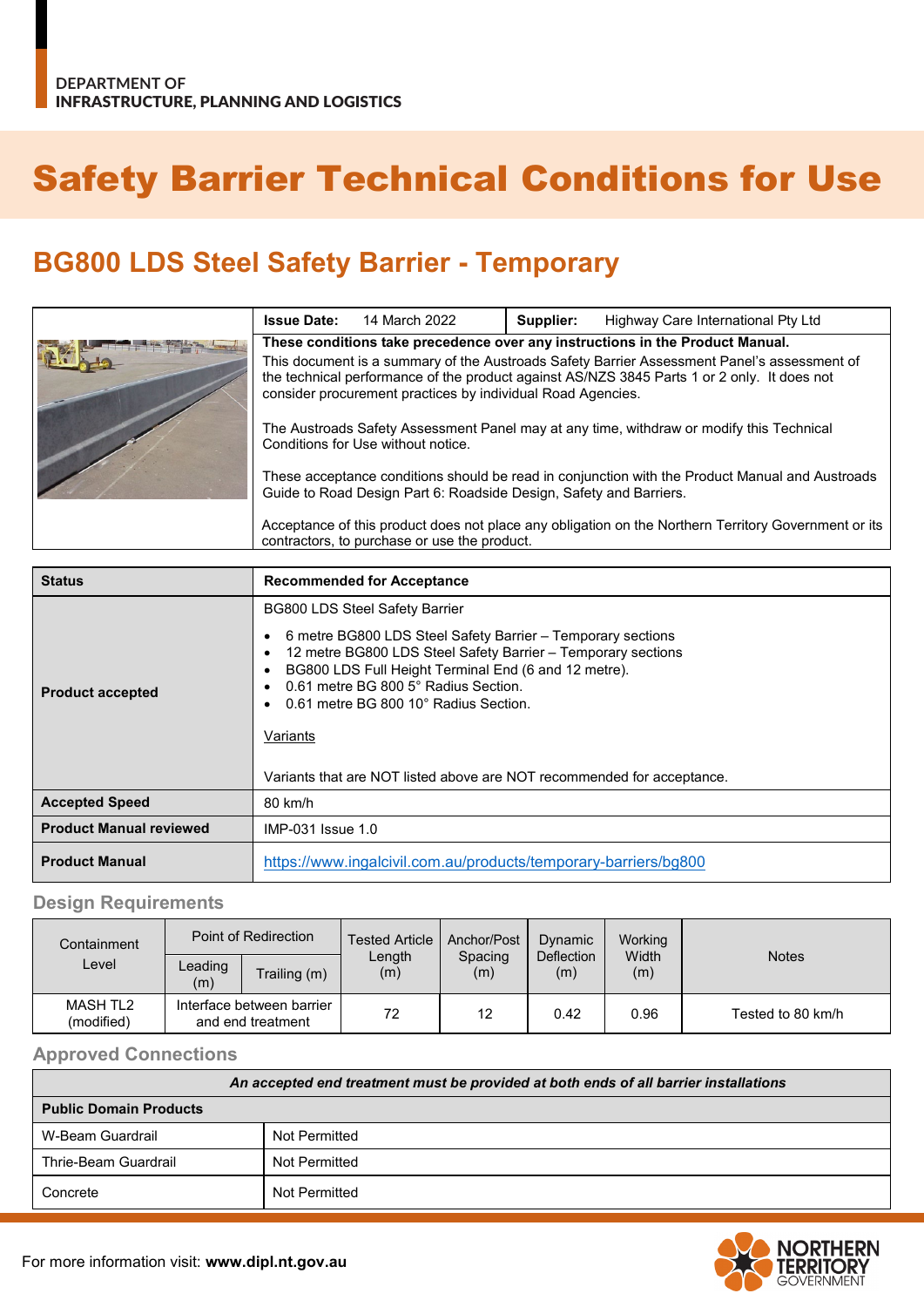| <b>Proprietary Products</b>                          |                                                                                                                                                                                                                                                                                                                                                                                                                                                                                                                                                                                                                                                                                                 |  |  |  |
|------------------------------------------------------|-------------------------------------------------------------------------------------------------------------------------------------------------------------------------------------------------------------------------------------------------------------------------------------------------------------------------------------------------------------------------------------------------------------------------------------------------------------------------------------------------------------------------------------------------------------------------------------------------------------------------------------------------------------------------------------------------|--|--|--|
| <b>SMART Crash Cushion</b>                           | • The installation is restricted to an impact speed of 80 km/h or less<br>• Refer SMART Crash Cushion Technical Conditions for Use.<br>• The BG800 LDS to SMART Crash Cushion transition must be used to connect the crash cushion<br>to the barrier. The transition includes the Full Height Terminal End.<br>• Risk assessment                                                                                                                                                                                                                                                                                                                                                                |  |  |  |
| QUADGUARD M10 CZ Crash<br>Cushion                    | • The installation is restricted to an impact speed limit of 80 km/h or less.<br>• Refer to QUADGUARD M10 CZ Crash Cushion Technical Conditions for Use.<br>• The BG800 transition to end terminal must be used to connect the crash cushion to the barrier.<br>• Reverse impacts into the transition section can produce a greater occupant severity value than<br>preferred. Where reverse impacts are possible (e.g. bi-directional traffic), a risk assessment<br>must be completed and steps to mitigate the likelihood of reverse impact should be<br>implemented.                                                                                                                        |  |  |  |
| Universal Tau-M Crash Cushion                        | • The installation is restricted to an impact speed limit of 80 km/h or less.<br>. Refer Universal Tau-M Crash Cushion Technical Conditions for Use.<br>• The BG800 to Universal Tau-M Crash Cushion transition must be used to connect the crash<br>cushion to the barrier.<br>• Reverse impacts into the transition section can produce a greater occupant severity value<br>than preferred. Where reverse impacts are possible (e.g. bi-directional traffic), a risk<br>assessment must be completed and steps to mitigate the likelihood of reverse impact should<br>be implemented.                                                                                                        |  |  |  |
| <b>HIGHWAYGUARD LDS Safety</b><br>Barrier            | • The installation is restricted to an impact speed of 80 km/h or less<br>• Refer to HighwayGuard LDS Technical Conditions for Use<br>• The BG800 LDS to HighwayGuard LDS Barrier transition must be used to connect the barriers.                                                                                                                                                                                                                                                                                                                                                                                                                                                              |  |  |  |
| <b>ABSORB-M Crash Cushion</b>                        | • The installation is restricted to an impact speed of 80 km/h or less.<br>• Refer to Absorb-M Crash Cushion Technical Conditions for Use.<br>• The BG800 LDS to Absorb-M Crash Cushion transition must be used to connect the crash<br>cushion to the barrier.<br>• This is a gating device.                                                                                                                                                                                                                                                                                                                                                                                                   |  |  |  |
| <b>LEGACY:</b><br>UNIVERSAL TAU-II Crash Cushion     | • LEGACY status recommended from 1 January 2021.<br>• The installation is restricted to an impact speed of 80 km/h or less.<br>• Refer Universal Tau-II Crash Cushion Technical Conditions for Use.<br>• The BG800 LDS to Universal Tau-li Crash Cushion transition must be used to connect the crash<br>cushion to the barrier. The transition includes the Full Height Terminal End.<br>• Reverse impacts into the transition section can produce a greater occupant severity value than<br>preferred. Where reverse impacts are possible (e.g. bi-directional traffic), a risk assessment must<br>be completed and steps to mitigate the likelihood of reverse impact should be implemented. |  |  |  |
| <b>LEGACY:</b><br><b>QUADGUARD CZ Crash Cushion</b>  | • LEGACY status recommended from 1 January 2021.<br>• The installation is restricted to an impact speed of 80 km/h or less.<br>• Refer QUADGUARD CZ Crash Cushion Technical Conditions for Use.<br>• The BG800 to Quadguard CZ transition must be used to connect the crash cushion to the barrier.<br>The transition includes the Full Height Terminal End.<br>• Reverse impacts into the transition section can produce a greater occupant severity value than<br>preferred. Where reverse impacts are possible (e.g. bi-directional traffic), a risk assessment must<br>be completed and steps to mitigate the likelihood of reverse impact should be implemented.                           |  |  |  |
| <b>LEGACY:</b><br><b>ABSORB 350 Plastic Terminal</b> | • LEGACY status recommended from 1 January 2021.<br>• The installation is restricted to an impact speed of 70 km/h or less.<br>• Refer to ABSORB 350 Terminal Technical Conditions for Use.<br>• The BG800 LDS to AB350 Terminal transition must be used to connect the terminal to the<br>barrier.<br>• This is a gating device.                                                                                                                                                                                                                                                                                                                                                               |  |  |  |